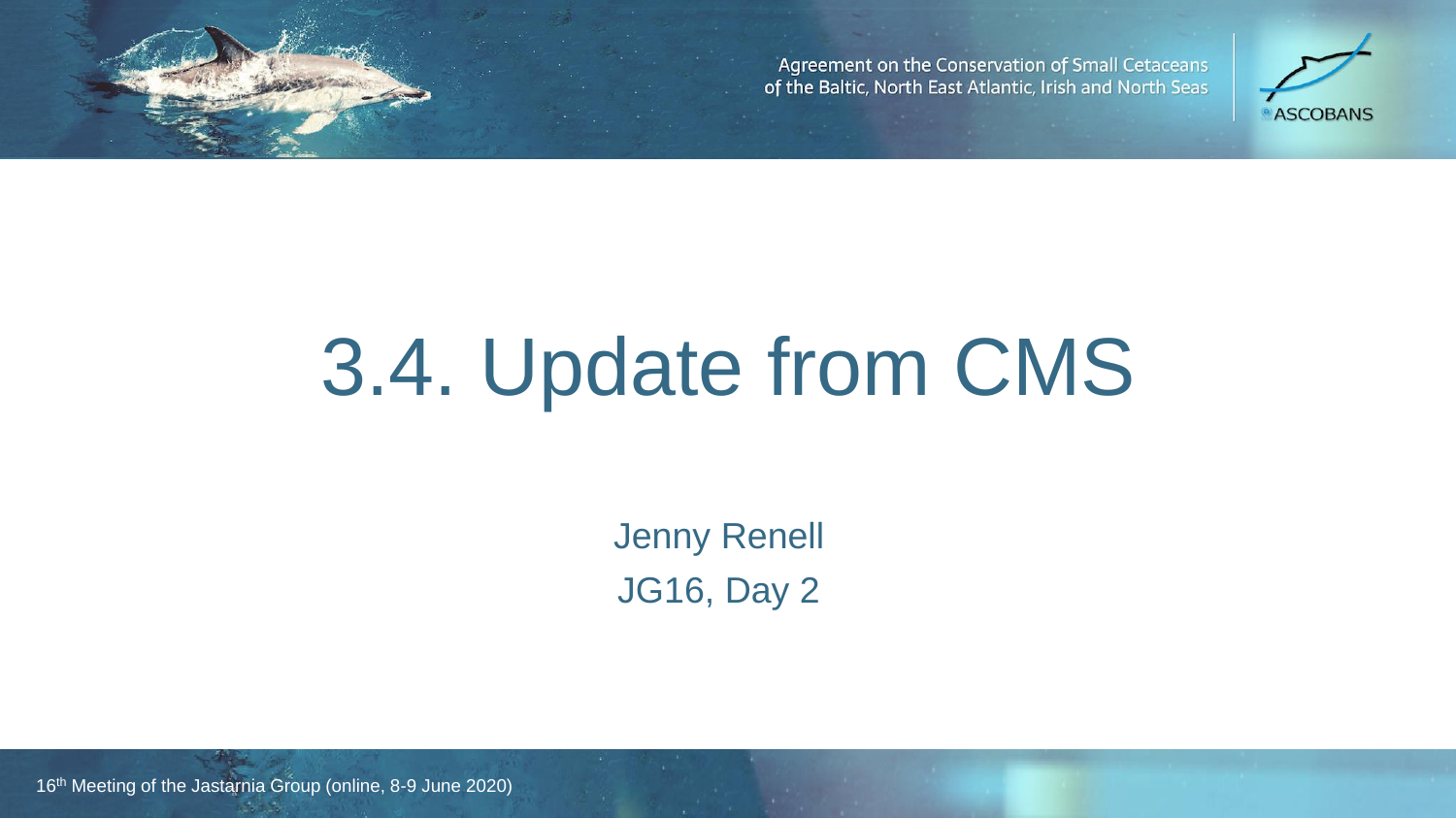## **Relevant outcomes from CMS COP13**

- No new resolutions specifically related to marine mammals <https://www.cms.int/en/documents/cop-resolutions>
- Decisions adopted related to IMMAs, marine noise, bycatch, aquatic wild meat, marine wildlife watching, live capture, global POW for Cetaceans, animal culture and social complexity, etc. <https://www.cms.int/en/documents/decisions/cop13>
- CA13.7 for the Harbour Porpoise in the Baltic Sea and the Iberian Peninsula:<https://www.cms.int/en/documents/concerted-actions>